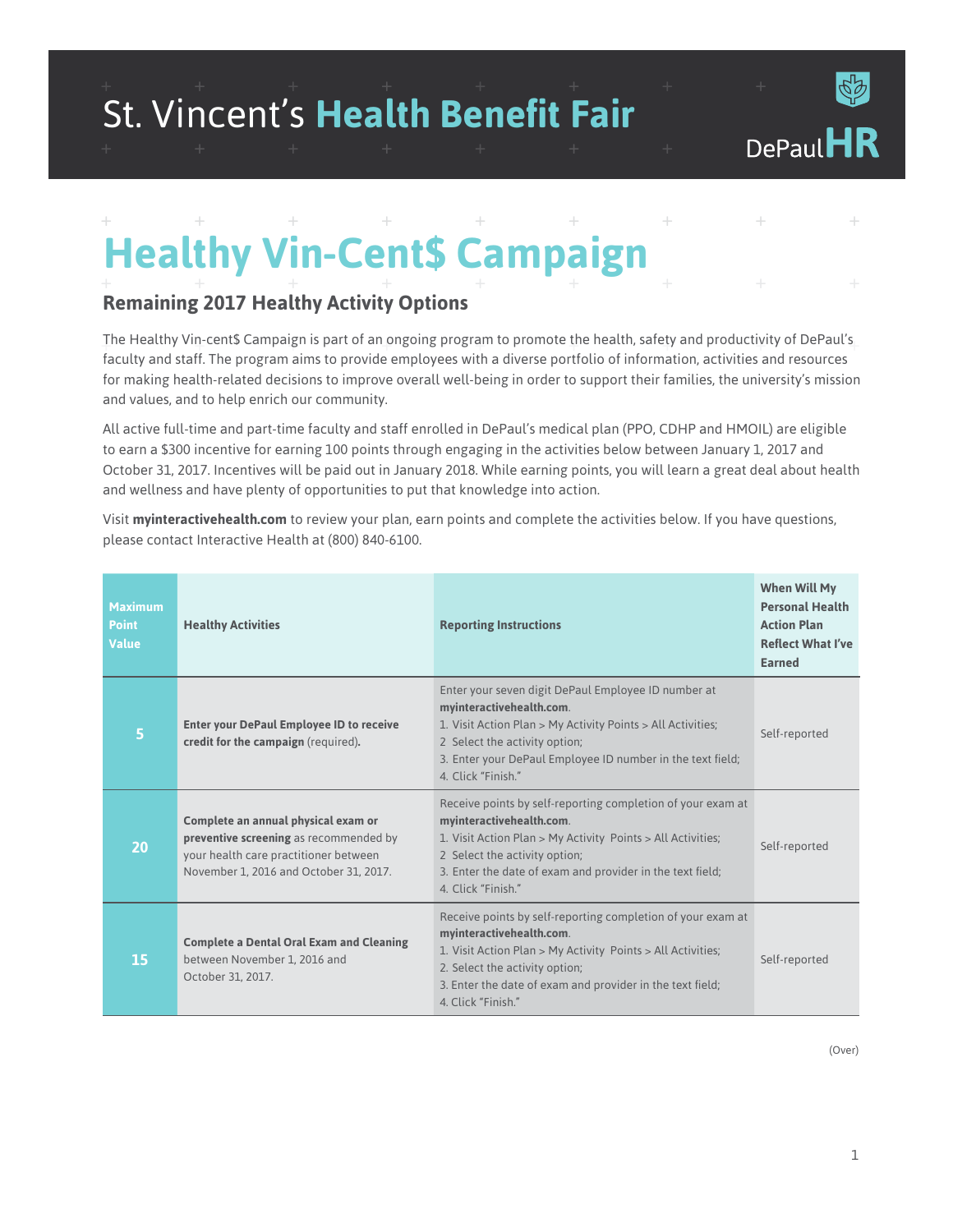#### $\!+\!$

## Healthy Vin-Cent\$ Campaign (Continued)

 $+$ 

| <b>Maximum</b><br><b>Point</b><br><b>Value</b> | <b>Healthy Activities</b>                                                                                                                                                                                                                                                                                                                                                                                                                                                                                                                                                                                                                                                                                                                                                                                           | <b>Reporting Instructions</b>                                                                                                                                                                                                                        | <b>When Will My</b><br><b>Personal Health</b><br><b>Action Plan</b><br><b>Reflect What I've</b><br><b>Earned</b> |
|------------------------------------------------|---------------------------------------------------------------------------------------------------------------------------------------------------------------------------------------------------------------------------------------------------------------------------------------------------------------------------------------------------------------------------------------------------------------------------------------------------------------------------------------------------------------------------------------------------------------------------------------------------------------------------------------------------------------------------------------------------------------------------------------------------------------------------------------------------------------------|------------------------------------------------------------------------------------------------------------------------------------------------------------------------------------------------------------------------------------------------------|------------------------------------------------------------------------------------------------------------------|
| 20                                             | Understand what your health risks may be.<br><b>Complete your 2017 Biometric Screening</b><br>and Health Evaluation during the October<br>St. Vincent's Health Benefit Fair.<br>(October 23-26, 2017)                                                                                                                                                                                                                                                                                                                                                                                                                                                                                                                                                                                                               |                                                                                                                                                                                                                                                      | Immediately<br>upon approval<br>from Interactive<br>Health's program<br>administrator                            |
|                                                | <b>Complete Local Activities*</b><br><b>Green Steps Walking Program</b><br>September 18-October 29, 2017                                                                                                                                                                                                                                                                                                                                                                                                                                                                                                                                                                                                                                                                                                            |                                                                                                                                                                                                                                                      |                                                                                                                  |
| 30                                             | <b>Completion of a Race or Sporting Event</b><br>November 1, 2016-October 31, 2017<br>Each local activity is worth 10 points<br>(max three local activities for 30 points).                                                                                                                                                                                                                                                                                                                                                                                                                                                                                                                                                                                                                                         | Receive points by self-reporting completion of<br>a local activity.                                                                                                                                                                                  | Self-reported                                                                                                    |
| 30                                             | <b>Complete Online Workshops</b><br>Workshops vary in length from one to 12<br>weeks, be sure you have enough time to<br>complete the workshop(s) before the campaign<br>ends (October 31, 2017).<br>Each workshop is worth 10 points<br>(max three workshops for 30 points).                                                                                                                                                                                                                                                                                                                                                                                                                                                                                                                                       | Learn at your own pace with our interactive workshops.<br>Visit Action Plan > My Workshops, enroll in a workshop that<br>interests you and upon completion of all workshop tasks<br>your points will be awarded.                                     | Immediately<br>upon approval<br>from Interactive<br>Health's program<br>administrator                            |
| 10                                             | Log Steps via Steps Log on Member Website<br>You'll receive one point for every 7,500 steps<br>per day, up to two points per day. You have<br>an opportunity to earn a total of 10 points for<br>logging steps during this campaign period.<br>NOTE: If you need to determine the number of<br>steps for an activity, you can enter the activity<br>into the Cardio Log. Once the activity is entered<br>into the Cardio Log, it will show the conversion<br>into the number of steps. You then must input<br>the number of steps for that action into the<br>Steps Log to receive your point(s). During a<br>steps challenge, the activities you enter in the<br>Cardio Log will convert to steps and you will<br>automatically receive points in the challenge<br>without re-entering the steps in the Steps Log. | Visit Action Plan > Health & Fitness Tracker Tab > Steps Log.<br>Log your steps to earn points.<br>(If you are using a fitness tracker that has been registered<br>on the myinteractivehealth.com website, steps will be<br>automatically uploaded). | Immediately<br>upon completion                                                                                   |

(Over)



+ 2